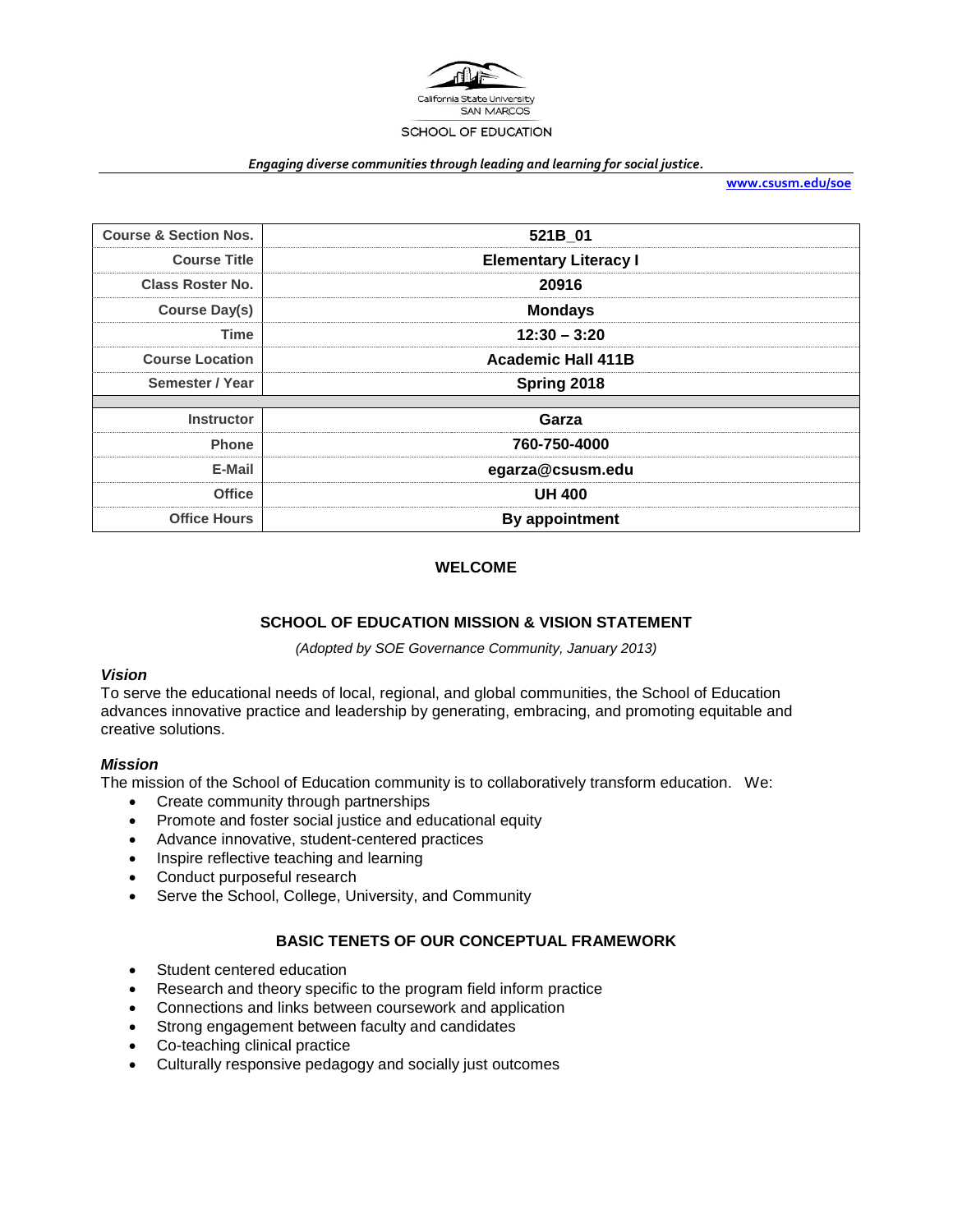# **TABLE OF CONTENTS**

<span id="page-1-0"></span>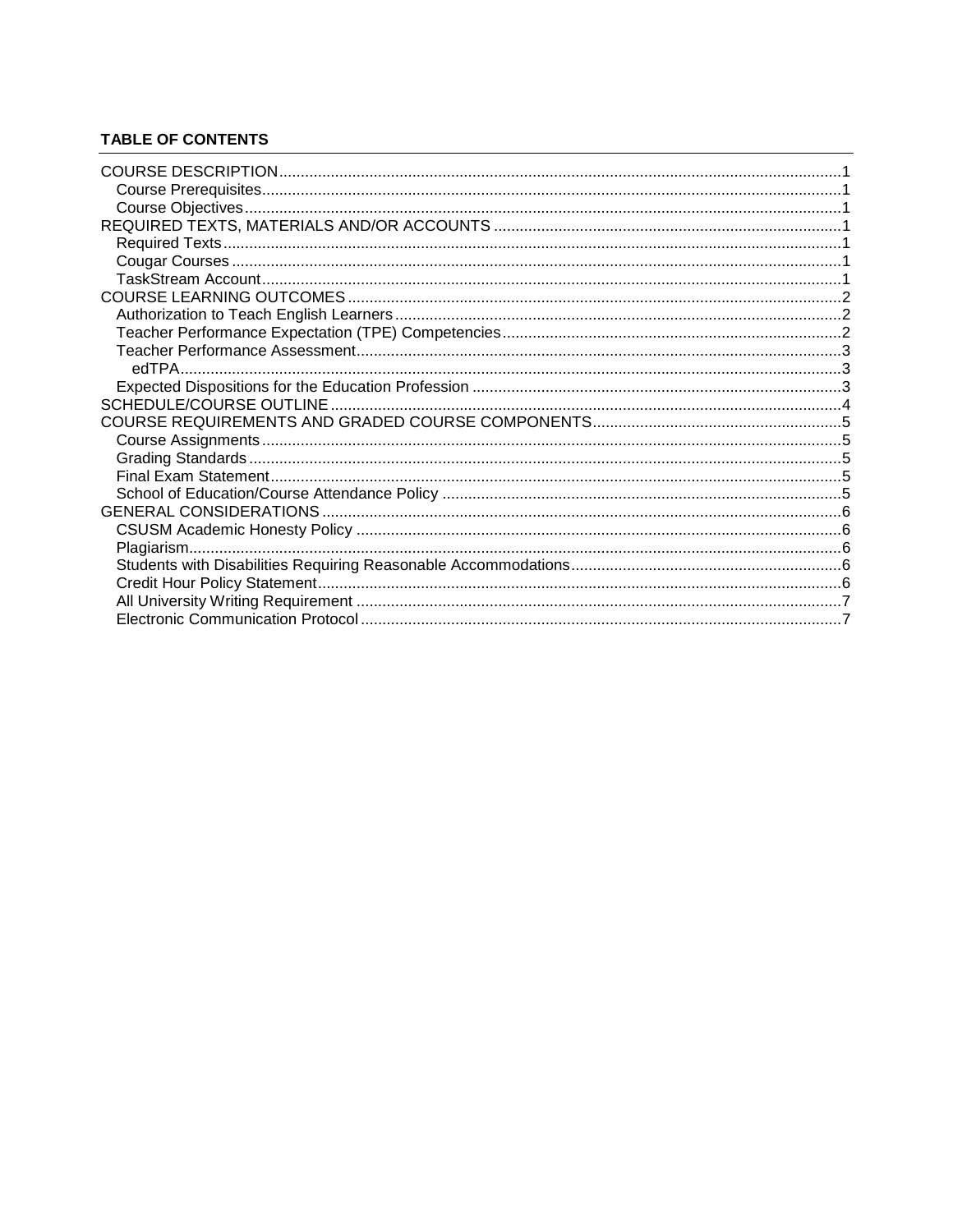## **COURSE DESCRIPTION**

The primary aim of this course is for students to develop an advanced understanding of theory, methodology, and assessment of English language Arts and second language learning in integrated and inclusive elementary classrooms.

## <span id="page-2-0"></span>**Course Prerequisites**

Admission to a School of Education Credential Program.

### <span id="page-2-1"></span>**Course Objectives**

Teacher Candidates will develop as literacy educator professionals, teaching the English language arts. They will develop the ability to use their knowledge of students, the ELA Common Core State Standards and the ELA/ELD Framework to design and implement effective assessment and instruction that integrates ELA and ELD development across the curriculum. They will become effective literacy educators teaching diverse students the English language arts in multiple subject classrooms.

## **REQUIRED TEXTS, MATERIALS AND/OR ACCOUNTS**

## <span id="page-2-3"></span><span id="page-2-2"></span>**Required Texts**

- Zarrillo, J. (2016). Ready for RICA: A Test Preparation Guide for California's Reading Instruction Competence Assessment (4th Edition) (ISBN-13: 978-0134146355)
- Johns, J. L. (2016). Basic Reading Inventory.
- RICA content specifications (2009) available on cougar course http://www.ctcexams.nesinc.com/about\_RICA.asp
- CA ELA/ELD Framework (2015). \_ available on cougar course http://www.cde.ca.gov/ci/rl/cf/elaeldfrmwrksbeadopted.asp
- CA common core state standards: English language arts & literacy (2013). \_ available on cougar course http://www.cde.ca.gov/be/st/ss/documents/finalelaccssstandards.pdf
- CA English language development standards (2012). \_ available on cougar course http://www.cde.ca.gov/sp/el/er/documents/eldstndspublication14.pdf
- Additional required readings in the form of scholarly resources, articles and websites will be made available throughout the course online via the cougar course website.

### **Cougar Course**

Teacher Candidates will be required to utilize the cougar course website associated with the Elementary Literacy course section, available at https://cc.csusm.edu.

### **Task Stream Account**

Teacher Candidates should makes sure to have a current Task Stream account while participating in the Multiple Subject program.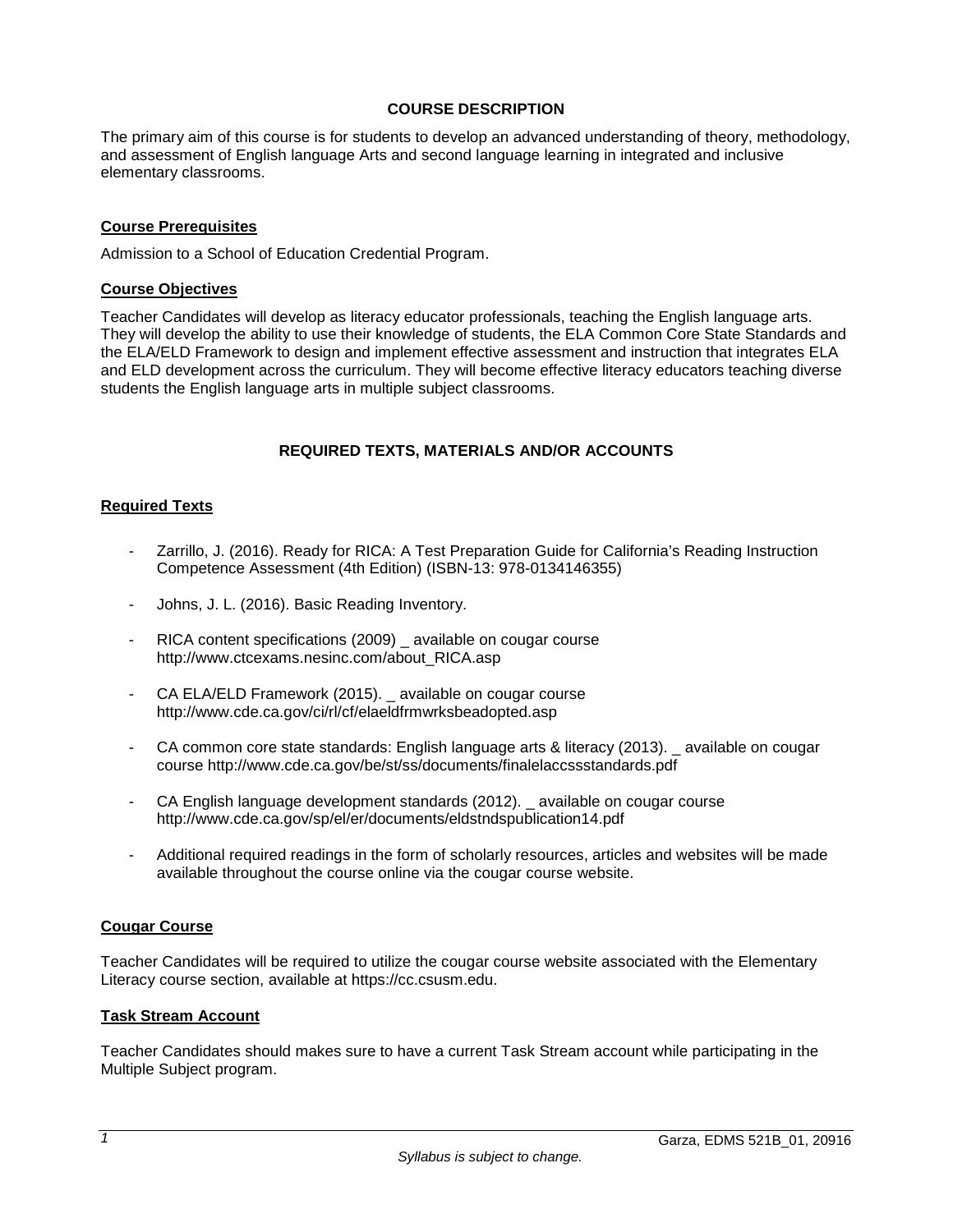# **COURSE LEARNING OUTCOMES**

<span id="page-3-0"></span>Upon successful completion of this course, teacher candidates will be able to:

**>** Demonstrate a respect for each student, his/her abilities and background and the student's right to instruction that meets his/her individual needs.

**>** Understand reading and writing processes, their relationship to thought, language and learning,

**>** Deliver a comprehensive program aligned with California's ELA/ELD standards and ELA/ELD Framework.

**>** Understand how a first and second language is acquired

**>** Demonstrate the ability to use multiple measures of assessments to determine students' progress towards state adopted content standards.

**>** Demonstrate knowledge of components of effective literacy instruction including Universal Access and Understanding By Design. Analyze and interpret children's literacy behaviors to plan differentiated instruction and interventions.

**>** Select appropriate materials and instructional strategies to meet the individual needs of students.

**>** Appreciate the need to and value of integrating literacy across all curricular areas,

**>** Support students' development and use of academic language in English in all areas of literacy.

**>** Use the ELA/ELD Framework and practice the 5 themes: making meaning, language development, effective expression, content knowledge, foundational skills.

**>** Teach reading comprehension strategies and skills for both narrative and informational texts including how to cite evidence when interpreting a text or making a claim.

**>** Teach writing composition strategies and skills for opinion/persuasive, expository and narrative texts that adapt to audience, task, purpose & discipline.

**>** Teach foundational skills

**>** Model and assist students to use and evaluate media and technology as tools in the context of language arts, effectively integrating educational technology and being intentional in selecting media & tech tools.

# <span id="page-3-1"></span>**Authorization to Teach English Learners**

This credential program has been specifically designed to prepare teachers for the diversity of languages often encountered in California public school classrooms. The authorization to teach English learners is met through the infusion of content and experiences within the credential program, as well as additional coursework. Candidates successfully completing this program receive a credential with authorization to teach English learners. *(Approved by CCTC in SB 2042 Program Standards, August 02)*

# <span id="page-3-2"></span>**Teacher Performance Expectation (TPE) Competencies (2016)**

The course objectives, assignments, and assessments have been aligned with the CTC standards for (Single Subject, Multiple Subject, Special Education, etc.) Credential. This course is designed to help teachers seeking a California teaching credential to develop the skills, knowledge, and attitudes necessary to assist schools and district in implementing effective programs for all students. The successful candidate will be able to merge theory and practice in order to realize a comprehensive and extensive educational program for all students. You will be required to formally address the following TPEs in this course: TPE Subject Specific Pedagogical Skills for Multiple Subject Teaching Assignments # 1

- Teaching English Language Arts in a Multiple Subject Assignment
- TPE 1\_ Engaging and supporting all students in learning (1.1, 1.3, 1.4, 1.5, 1.6)
- TPE 2\_ Creating and Maintaining effective environments for student learning (2.5)

TPE 3\_ Understanding and organizing subject matter for student learning (3.1, 3.2, 3.4, 3.5)

TPE 4 Planning instruction and designing learning experiences for all students (4.1, 4.2, 4.3, 4.4, 4.7, 4.8)

- TPE 5\_ Assessing student learning (5.1, 5.2, 5.4, 5.5., 5.7, 5.8)
- TPE 6\_ Developing as a professional educator (6.1, 6.2, 6.3)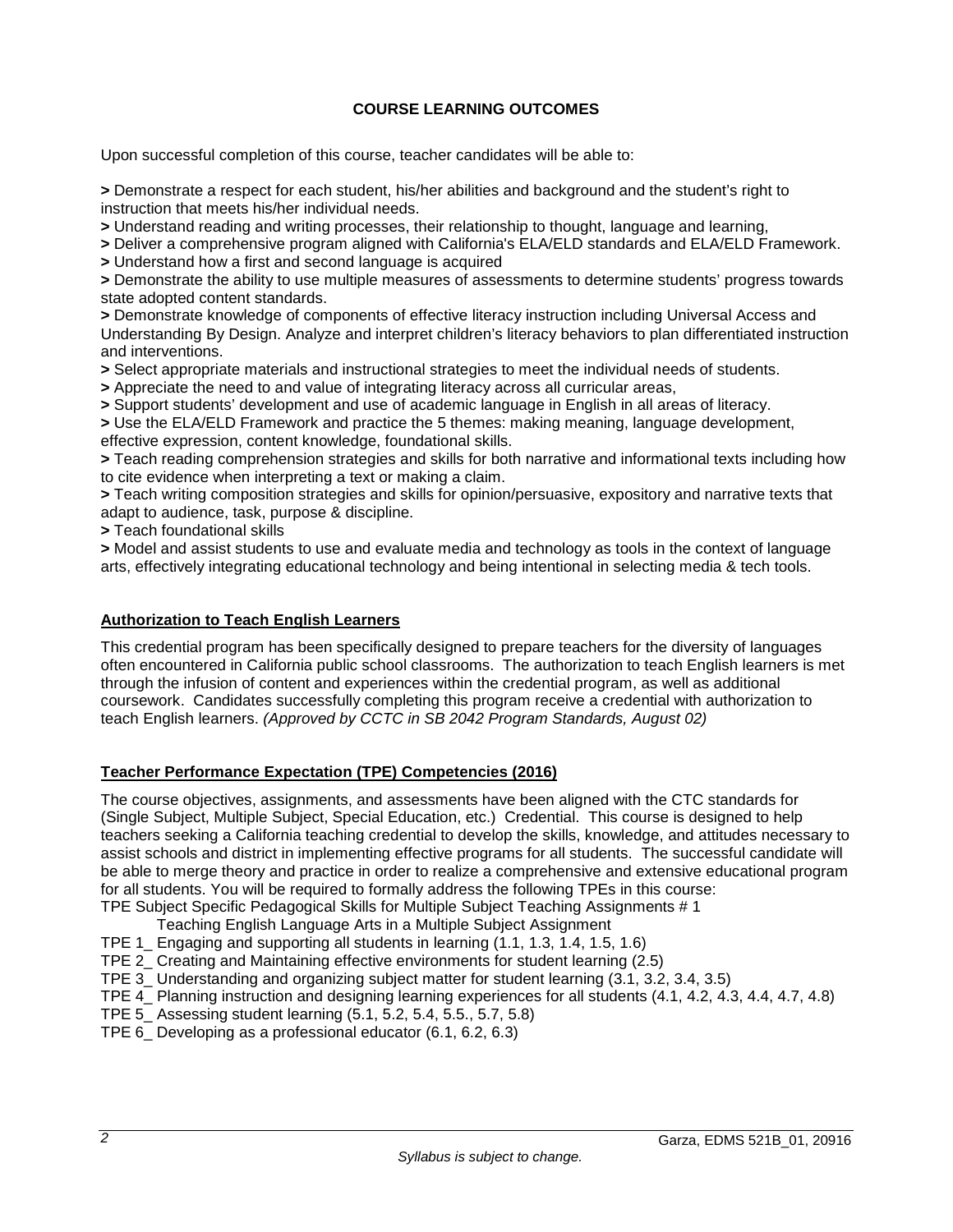# <span id="page-4-0"></span>**Teacher Performance Assessment**

Beginning July 1, 2008 all California credential candidates must successfully complete a state-approved Teacher Performance Assessment (TPA), as part of the credential program of preparation. During the 2015- 16 academic year the CSUSM credential programs will use either the CalTPA (California Teacher Performance Assessment) or the edTPA (Educative Teacher Performance Assessment).

# <span id="page-4-1"></span>**edTPA**

Beginning in fall 2015, for newly entering initial candidates, the CSUSM assessment system is the edTPA. To assist with your successful completion of the edTPA, a capstone class is part of your curriculum. In this class edTPA related questions and logistical concerns are addressed. Additional support materials are available on the edTPA website: [http://www.edtpa.com/PageView.aspx?f=GEN\\_Candidates.html](http://www.edtpa.com/PageView.aspx?f=GEN_Candidates.html)

Additionally, to support your success in your credential program and with TPA, SOE classes use common pedagogical language, lesson plans (lesson designs), and unit plans (unit designs).

# <span id="page-4-2"></span>**Expected Dispositions for the Education Profession**

Education is a profession that has, at its core, certain dispositional attributes that must be acquired and developed. Teaching and working with learners of all ages requires not only specific content knowledge and pedagogical skills, but positive attitudes about multiple dimensions of the profession. The School of Education has identified six dispositions that must be evident in teacher candidates: social justice and equity, collaboration, critical thinking, professional ethics, reflective teaching and learning, and life-long learning. These dispositions have observable actions that will be assessed throughout the preparation program. For each dispositional element, there are three levels of performance - *unacceptable*, *initial target*, and *advanced target*. The description and rubric for the three levels of performance offer measurable behaviors and examples.

The assessment is designed to provide candidates with ongoing feedback for their growth in professional dispositions and includes a self-assessment by the candidate. The dispositions and rubric are presented, explained and assessed in one or more designated courses in each program as well as in clinical practice. Based upon assessment feedback candidates will compose a reflection that becomes part of the candidate's Teaching Performance Expectation portfolio. Candidates are expected to meet the level of *initial target* during the program.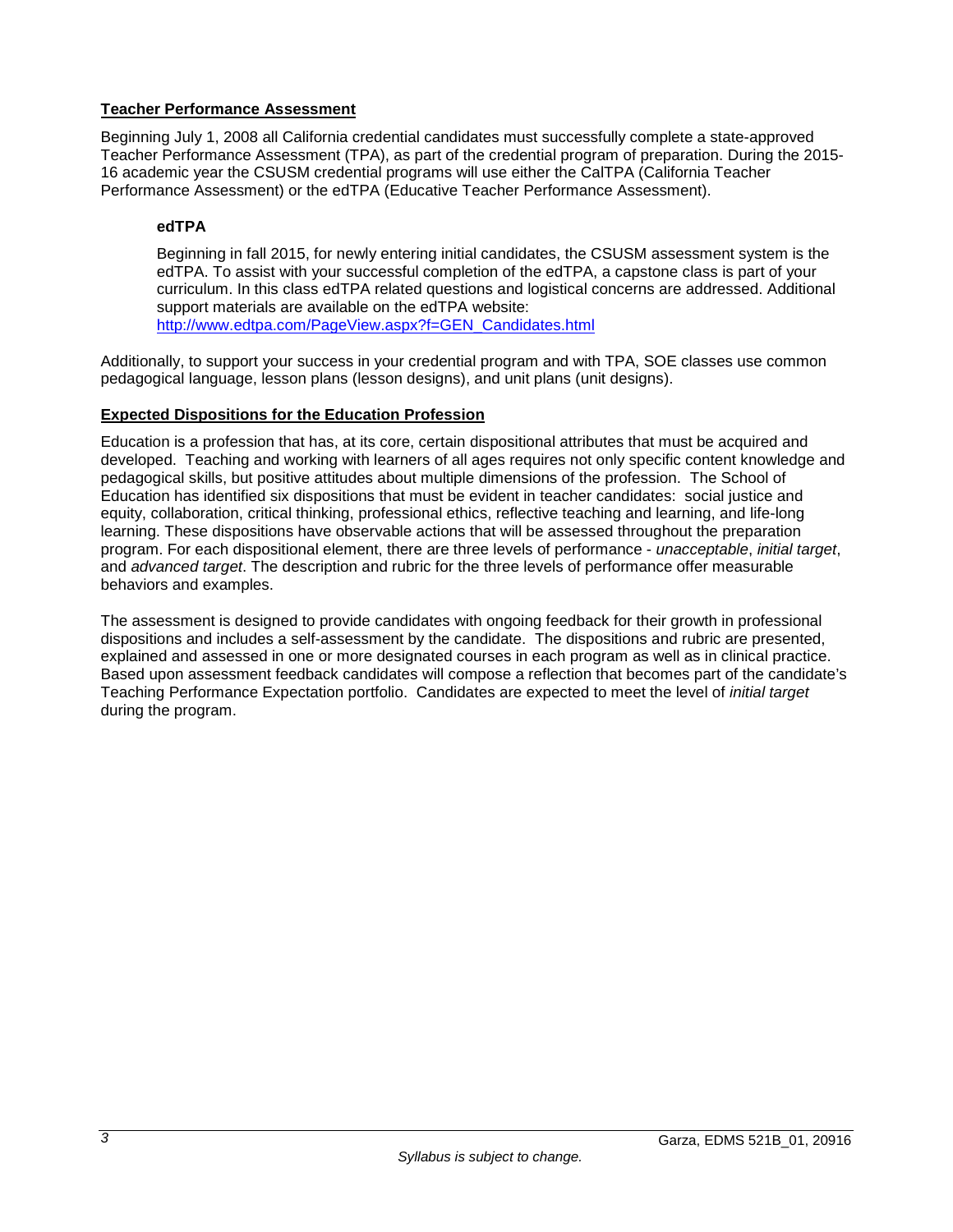# **SCHEDULE/COURSE OUTLINE**

<span id="page-5-0"></span>

| Date      | <b>TOPICS &amp; ASSIGNMENTS</b>                                                  |  |
|-----------|----------------------------------------------------------------------------------|--|
| Session 1 | Assessment, Standards & Framework, Emergent literacy                             |  |
|           | readings                                                                         |  |
|           | Due: Module activities, Blog                                                     |  |
| Session 2 | L2 Language & Literacy, Intro to Comprehension, Phonemic Awareness               |  |
|           | readings                                                                         |  |
|           | Due: Module activities, Blog, Rica example                                       |  |
| Session 3 | Word Recognition, Foundational Skills                                            |  |
|           | readings                                                                         |  |
|           | Due: Literacy assessment report, Module activities, Blog, Rica example           |  |
| Session 4 | Lesson Design, Comprehension Strategies                                          |  |
|           | readings                                                                         |  |
|           | Due: Literacy instruction strategy report, Module activities, Blog, Rica example |  |
| Session 5 | Fluency, digital texts                                                           |  |
|           | readings                                                                         |  |
|           | Module activities, Blog, Rica example                                            |  |
| Session 6 | Spelling, orthographic patterns, intro to writing instruction                    |  |
|           | readings                                                                         |  |
|           | Module activities, Blog, Rica example                                            |  |
| Session 7 | Vocabulary development, writing                                                  |  |
|           | readings                                                                         |  |
|           | Due: Literacy lesson plan, Module activities,                                    |  |
| Session 8 | Literacy instruction processes and clinical practice                             |  |
|           | Due: Module activities, Rica review                                              |  |
|           |                                                                                  |  |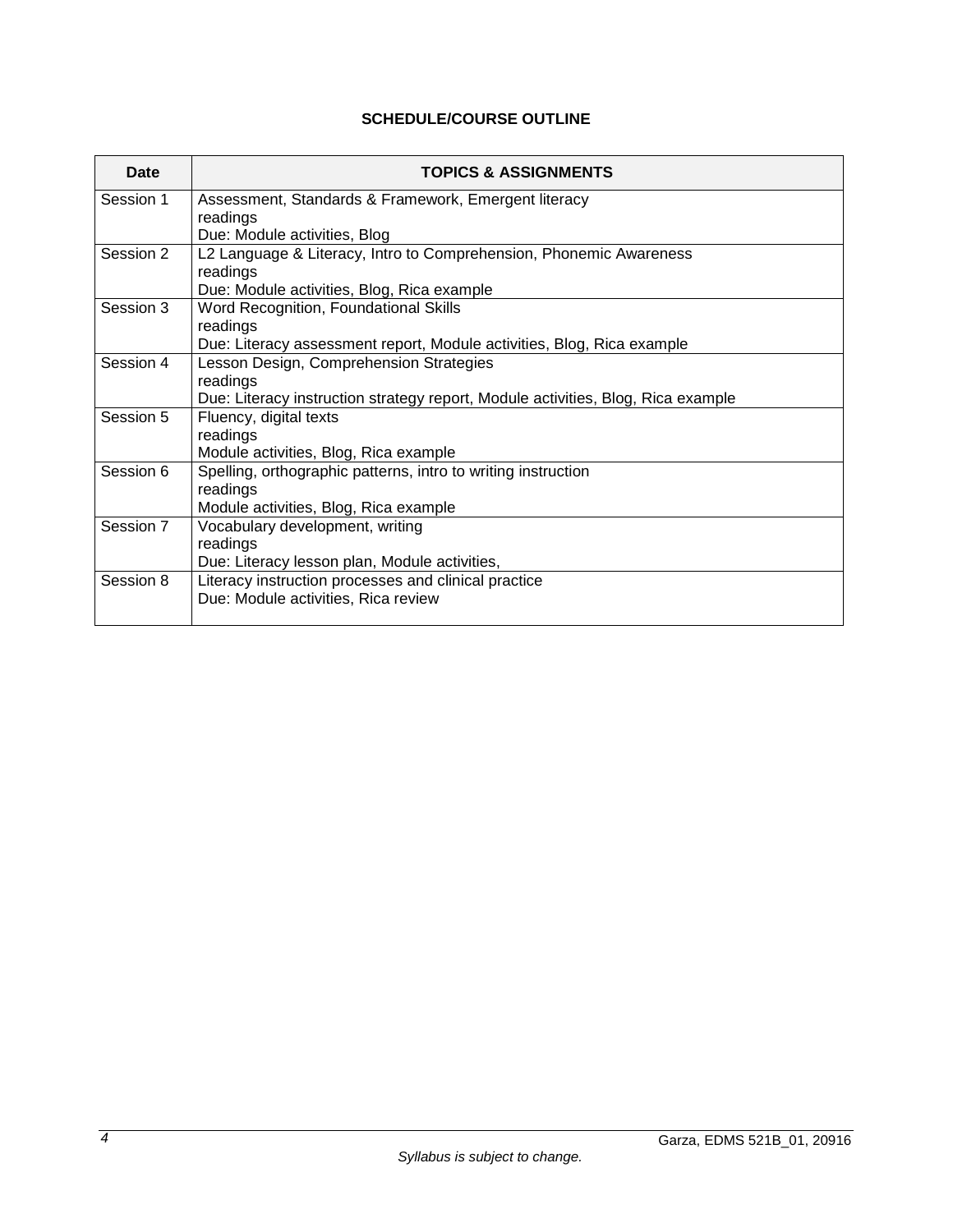# **COURSE REQUIREMENTS AND GRADED COURSE COMPONENTS**

# <span id="page-6-1"></span><span id="page-6-0"></span>**Course Assignments**

### **Literacy assessments exploration**

You are invited to explore the power of authentic literacy assessments to inform your instructional planning and so you can effectively respond to students. Through this assignment, you'll become familiar with the different purposes of literacy assessments and involved in the process of gathering and analyzing assessment data.

### **Literacy lesson plan \_ reading comprehension**

This is your opportunity to apply what you are learning about quality literacy instruction by designing a lesson plan. This lesson must explicitly teach a reading comprehension strategy. You will use criteria for quality lesson design as your guide to prepare a lesson that fully supports the learner's progress from dependence toward independence.

### **Module activities**

Each module, you engage in a variety of readings and activities related to language arts instruction on cougar course. These are due by the end of the module. Module activities include both identifying examples of instruction related to RICA areas and posting to your BLOG – your online reading journal on cougar course. Each blog entry must respond to the specific prompt related to the readings for that module.

## **Literacy instruction strategy report**

In this course, you collaborate with partners to model instructional strategies for teaching literacy and language. As you become familiar with a specific strategy, you plan for a demonstration of the strategy. After your demonstration, your job is to write a report about the instructional strategies you demonstrated and observed.

# <span id="page-6-2"></span>**Grading Standards**

| <b>Assignment</b>                    | <b>Weight %(points)</b> |
|--------------------------------------|-------------------------|
| Literacy Module Activities           | 40                      |
| Literacy Instruction Strategy Report | 20                      |
| Literacy Lesson Plan                 | 20                      |
| <b>Literacy Assessment</b>           | 20                      |

In order to earn a teaching credential from the state of California, you must maintain a B average (3.0 GPA) and cannot receive below a C+ in any course in your teacher education program. Grading Scale:  $93\% = A\,90\% = A - 87\% = B + 83\% = B\,80\% = B - 78\% = C +$ 

# <span id="page-6-3"></span>**Final Exam Statement**

There will be no final exam.

# <span id="page-6-4"></span>**School of Education/Course Attendance Policy**

Due to the dynamic and interactive nature of courses in the School of Education, all candidates (course participants) are expected to attend all classes and participate actively. At a minimum, candidates (course participants) must attend more than 80% of class time, or s/he may not receive a passing grade for the course at the discretion of the instructor. Individual instructors may adopt more stringent attendance requirements. Should the candidate (course participants) have extenuating circumstances, s/he should contact the instructor as soon as possible. *(Adopted by the COE Governance Community, December, 1997).*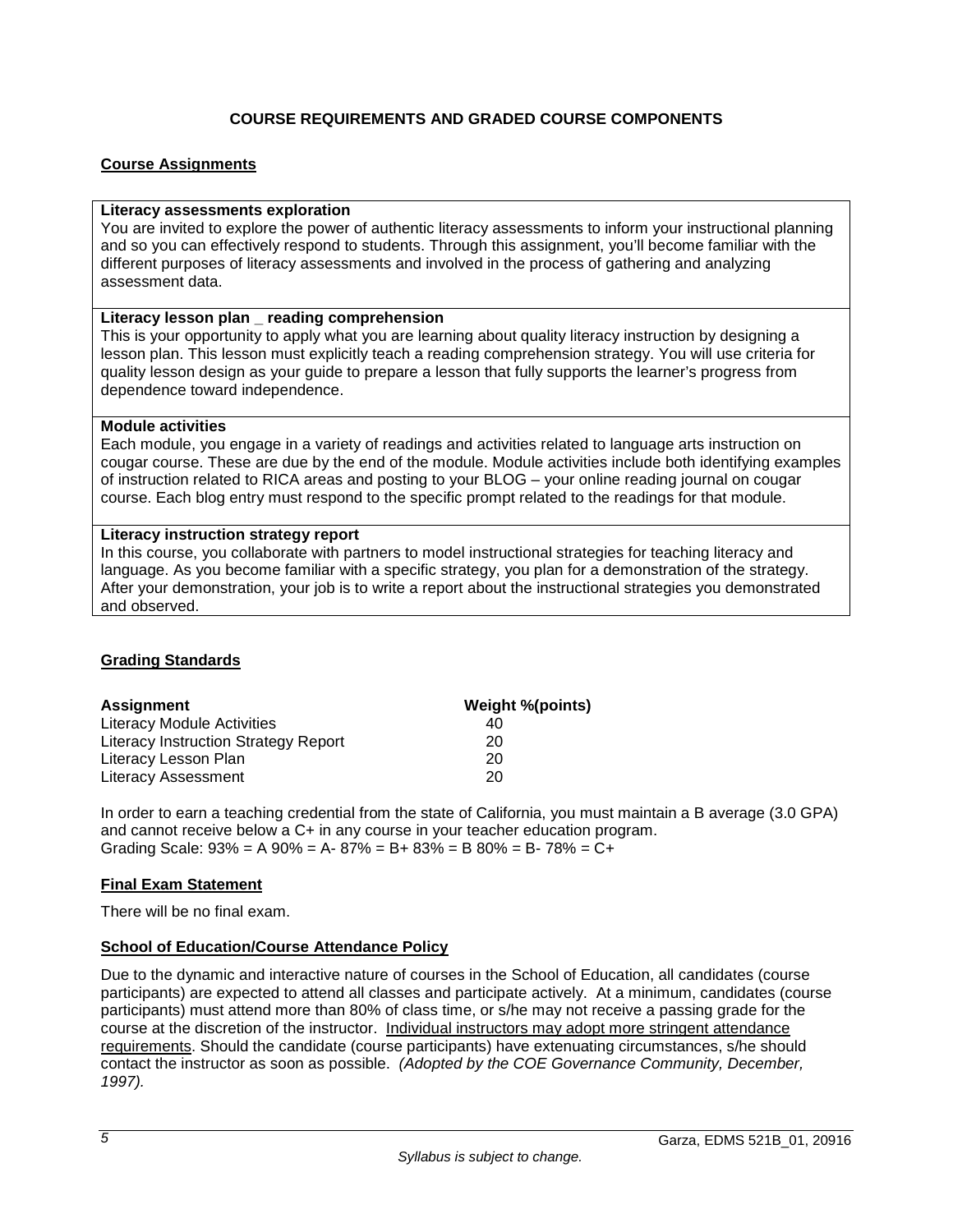# **GENERAL CONSIDERATIONS**

## <span id="page-7-1"></span><span id="page-7-0"></span>**CSUSM Academic Honesty Policy**

Students will be expected to adhere to standards of academic honesty and integrity, as outlined in the Student Academic Honesty Policy. All assignments must be original work, clear and error-free. All ideas/material that are borrowed from other sources must have appropriate references to the original sources. Any quoted material should give credit to the source and be punctuated accordingly.

Academic Honesty and Integrity: Students are responsible for honest completion and representation of their work. Your course catalog details the ethical standards and penalties for infractions. There will be zero tolerance for infractions. If you believe there has been an infraction by someone in the class, please bring it to the instructor's attention. The instructor reserves the right to discipline any student for academic dishonesty, in accordance with the general rules and regulations of the university. Disciplinary action may include the lowering of grades and/or the assignment of a failing grade for an exam, assignment, or the class as a whole.

Incidents of Academic Dishonesty will be reported to the Dean of Students. Sanctions at the University level may include suspension or expulsion from the University.

Refer to the full Academic Honesty Policy at: [http://www.csusm.edu/policies/active/documents/Academic\\_Honesty\\_Policy.html](http://www.csusm.edu/policies/active/documents/Academic_Honesty_Policy.html)

## <span id="page-7-2"></span>**Plagiarism**

As an educator, it is expected that each candidate (course participant) will do his/her own work, and contribute equally to group projects and processes. Plagiarism or cheating is unacceptable under any circumstances. If you are in doubt about whether your work is paraphrased or plagiarized see the Plagiarism Prevention for Students website [http://library.csusm.edu/plagiarism/index.html.](http://library.csusm.edu/plagiarism/index.html) If there are questions about academic honesty, please consult the University catalog.

### <span id="page-7-3"></span>**Students with Disabilities Requiring Reasonable Accommodations**

Students with disabilities who require reasonable accommodations must seek approval for services by providing appropriate and recent documentation to the Office of Disability Support Services (DSS). This office is in Craven Hall 4300, contact by phone at (760) 750-4905, or TTY (760) 750-4909. Students authorized by DSS to receive reasonable accommodations should meet with their instructor during office hours. Alternatively, in order to ensure confidentiality, in a more private setting.

### <span id="page-7-4"></span>**Credit Hour Policy Statement**

In this course with face-to-face instruction, students are expected to spend a minimum of two hours outside of the classroom each week for each unit of credit engaged in learning. Each unit of credit corresponds to at least an 'hour' of class-time and two hours of student learning outside of class.